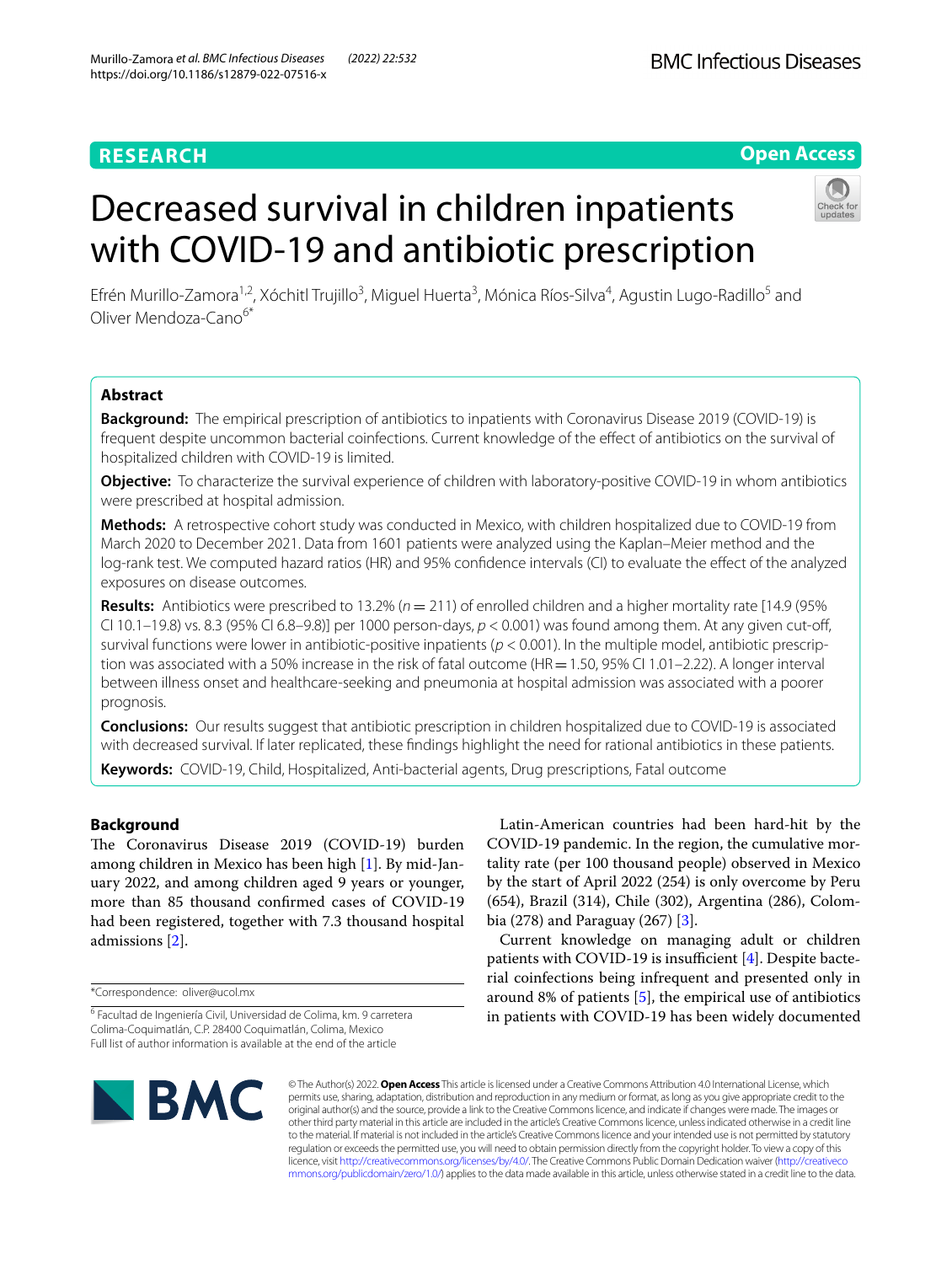since the start of the epidemic in the city of Wuhan, China  $[6]$  $[6]$ .

The proportion of COVID-19 Chinese patients receiving antibiotics during hospital stay was around 50% [\[7](#page-7-6), [8\]](#page-7-7). In general, higher rates have been registered in the United States and European countries, above 70% [\[9](#page-7-8), [10](#page-7-9)].

Antibiotic prescription rates as high as 86% have been documented in hospitalized children  $[11]$  $[11]$ . This is particularly concerning since a poorer survival has been reported among COVID-19 adult inpatients receiving antibiotics [[10\]](#page-7-9); moreover, to the best of our knowledge, there are not hitherto published studies evaluating inhospital outcomes in children patients receiving antibiotics. This study aimed to characterize the survival experience of children hospitalized due to a laboratorypositive COVID-19 result in whom antibiotics were prescribed.

#### **Methods**

#### **Study design and setting**

We conducted a nationwide retrospective cohort study in Mexico from November 2021 to January 2022. Children that were hospitalized due to laboratory-confrmed (reverse-transcription polymerase chain reaction, RT-PCR) COVID-19 were potentially eligible. They were identifed from the nominal records found in a national and normative system for epidemiological surveillance of respiratory viruses, which belongs to the Mexican Institute of Social Security (*IMSS*, the Spanish acronym). IMSS is part of the public healthcare system. It provides medical assistance, social protection, and integral services to its users through more than 6.5 thousand medical units (350 and 36 of them being secondary and tertiary care hospitals, respectively) located across Mexico.

#### **Study population**

According to normative standards, RT-PCR testing is performed in all suspected cases of COVID-19 requiring hospital admission [[12](#page-7-11)]. Hospitalized children aged 9 years or younger, with the onset of symptoms of COVID-19 from March 2020 to December 2021 and with conclusive test results, were eligible. Individuals with missing clinical or epidemiologic data of interest were excluded.

#### **Data collection**

Data of interest were retrieved from the audited surveillance system, which primary data sources were the medical records of enrolled patients and death certifcates, if applicable. Analyzed information included demographic characteristics (sex, age), personal history of noncommunicable diseases (no/yes: obesity, type 1 diabetes mellitus, asthma, chronic kidney disease, immunosuppression

or cardiovascular disease), administration of antibiotics (any; no/yes) at hospital admission, clinical manifestations (no/yes: fever or chills, cough, shortness of breath, and tachypnea) and pneumonia-related radiographic fndings (no/yes: ground glass patterns in X-ray or computed tomography scanning). Hospitalized children with pneumonia at admission were those with both clinical manifestations and radiographic fndings of this abnormality [[13\]](#page-7-12).

Date of healthcare-seeking and dates of hospital admission and discharge (and the causes of hospital discharge [recovery/death], were also extracted from the audited database. The interval (days) elapsed between the symptoms onset and the date of healthcare-seeking were computed.

We used the date of symptom onset as an approximation for the SARS-COV-2 variant causing the infection and were categorized as March 2020–April 2021 or May 2021–December 2021, when the dominant variants were the ancestral and Delta (B.1.617.2), respectively [[14\]](#page-7-13).

#### **Outcome**

The primary outcome was the cause [recovery or death (due to any immediate cause)] of hospital discharge of children hospitalized due to COVID-19.

#### **Laboratory methods**

Clinical specimens (deep nasal swabs) were analyzed (SuperScript™ III Platinum™ One-Step qRT-PCR Kits) at four specialized regional laboratories integrated into the IMSS network for epidemiologic surveillance. A broader description of the laboratory methods has already been published elsewhere [[15\]](#page-7-14).

#### **Statistical analysis**

We computed summary statistics and the signifcance level (α) at 5%. The Kaplan–Meier method calculated survival functions and 95% confidence intervals (CI). The log-rank test was used to compare the survival distributions of the study groups. The effect of the prescription of antibiotics (any) was evaluated through hazard ratios (HR), and 95% CI was computed using a multivariate Cox proportional hazard regression model. All analyses were conducted using Stata version 16.0 (StataCorp; College Station, TX, USA).

#### **Results**

Data from 1601 patients were analyzed for a total followup of 16,238 person-days. Figure [1](#page-2-0) shows the study profle. Antibiotic prescription was identifed in 13.2% (n  $= 211/1601$ ; 95% CI 11.6–14.9%) of analyzed inpatients and the overall frequency, according to disease outcome, was 12.1% (95% CI 10.5–13.9%) vs. 23.8% (95% CI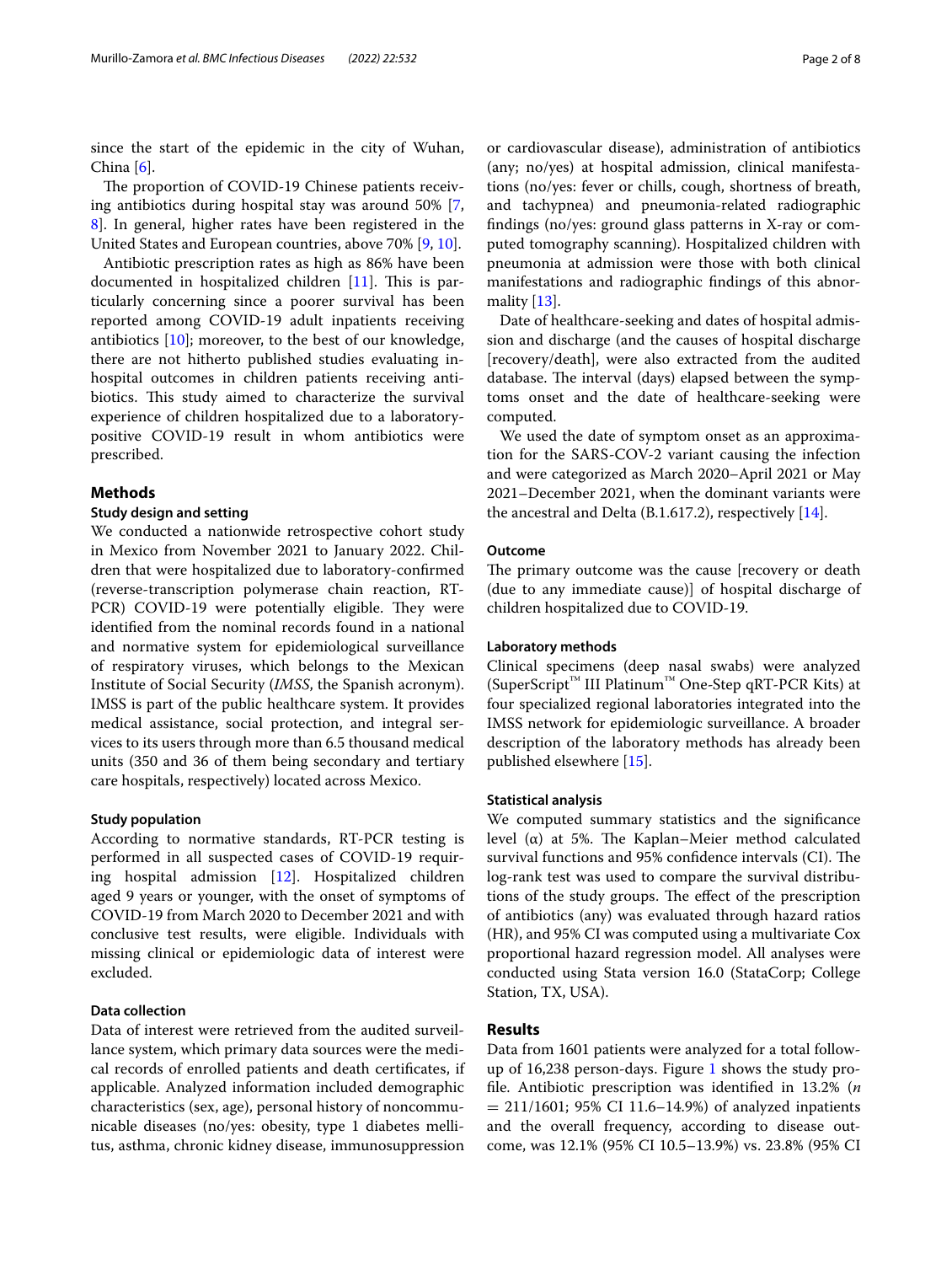

<span id="page-2-0"></span>17.0–30.6%) in non-fatal and fatal cases respectively ( $p$ < 0.001). Cephalosporins were the most commonly prescribed antibiotics.

The overall rate of a fatal in-hospital outcome was 9.3 ( $n$ )  $= 151/16,238; 95% 7.8–10.8$  per 1000 person-days. The mortality rate was higher among antibiotic-positive inpatients [14.9 (95% CI 10.1–19.8) vs. 8.3 (95% CI 6.8–9.8) per 1000 person-days,  $p < 0.001$ . Table [1](#page-3-0) summarizes the characteristics of participants for selected variables.

As presented in Fig. [2,](#page-5-0) survival rates were lower among patients prescribed antibiotics, specifcally on day 15 of hospital admission and later (log-rank test,  $p=0.001$ ). The specifics survival rates (antibiotics were prescribed, yes vs. no), according to the number of days elapsed since hospital entry, were as follows: 1 day, 98.0% (95% CI 94.8–99.3%) vs. 98.8% (95% CI 98.0–99.3%); 3 days, 96.9% (95% CI 93.2–98.6%) vs. 97.7% (95% CI 96.7– 98.4%); 7 days, 91.0% (95% CI 85.6–94.5%) vs. 95.2% (95% CI 93.8–96.4%); 15 days, 82.3% (95% CI 74.9–87.7%) vs. 90.1% (95% CI 87.9–91–9%); 21 days, 77.6% (95% CI 69.6–83.8%) vs. 88.8% (95% CI 86.4–90.6%); and 30 days, 73.4% (95% CI 64.9–80.2%) vs. 86.5% (95% CI 83.8–88.7%).

In the multiple regression model (Table [2](#page-6-0)), and compared with children who did not receive antibiotics, hospitalized children receiving any of these drugs had a 50% increased risk of fatal outcome ( $HR = 1.50$ , 95% CI 1.01– 2.22). We also documented a poorer in-hospital outcome

in patients with more days elapsed between illness onset and healthcare-seeking (per each additional day:  $HR = 1.05$ , 95% CI 1.01–1.10), as well as a nearly twofold increase in the risk of death among children with pneumonia at hospital entry (HR=1.94, IC 95% 1.37–2.77).

#### **Discussion**

We characterized the survival experience of a large subset of children inpatients with laboratory-confrmed COVID-19. Our fndings suggest that prescribing antibiotics to pediatric COVID-19 patients is associated with a poorer in-hospital prognosis. However, given the limitations of an observational study, the results must be carefully considered.

Published data regarding the antibiotic prescription rates in hospitalizes are scarce, and the estimates heterogeneous. In our study, these drugs were prescribed to around 13% of enrolled inpatients. This frequency is almost a half  $(24.5\%, p < 0.001)$  of the rate documented by a previously published Latin-American multicenter study where most of the analyzed patients were from Peru and Costa Rica [[16\]](#page-7-15). Our rate is also lower than the computed by a metanalysis where 154 studies were analyzed (38.5%, 95% 26.3–52.3%;  $p < 0.001$  [[9\]](#page-7-8).

We hypothesize that two factors may be determined, at least partially, by the low rates of antibiotic prescription documented in our study. The first is that all hospitals from where patients were recruited were public settings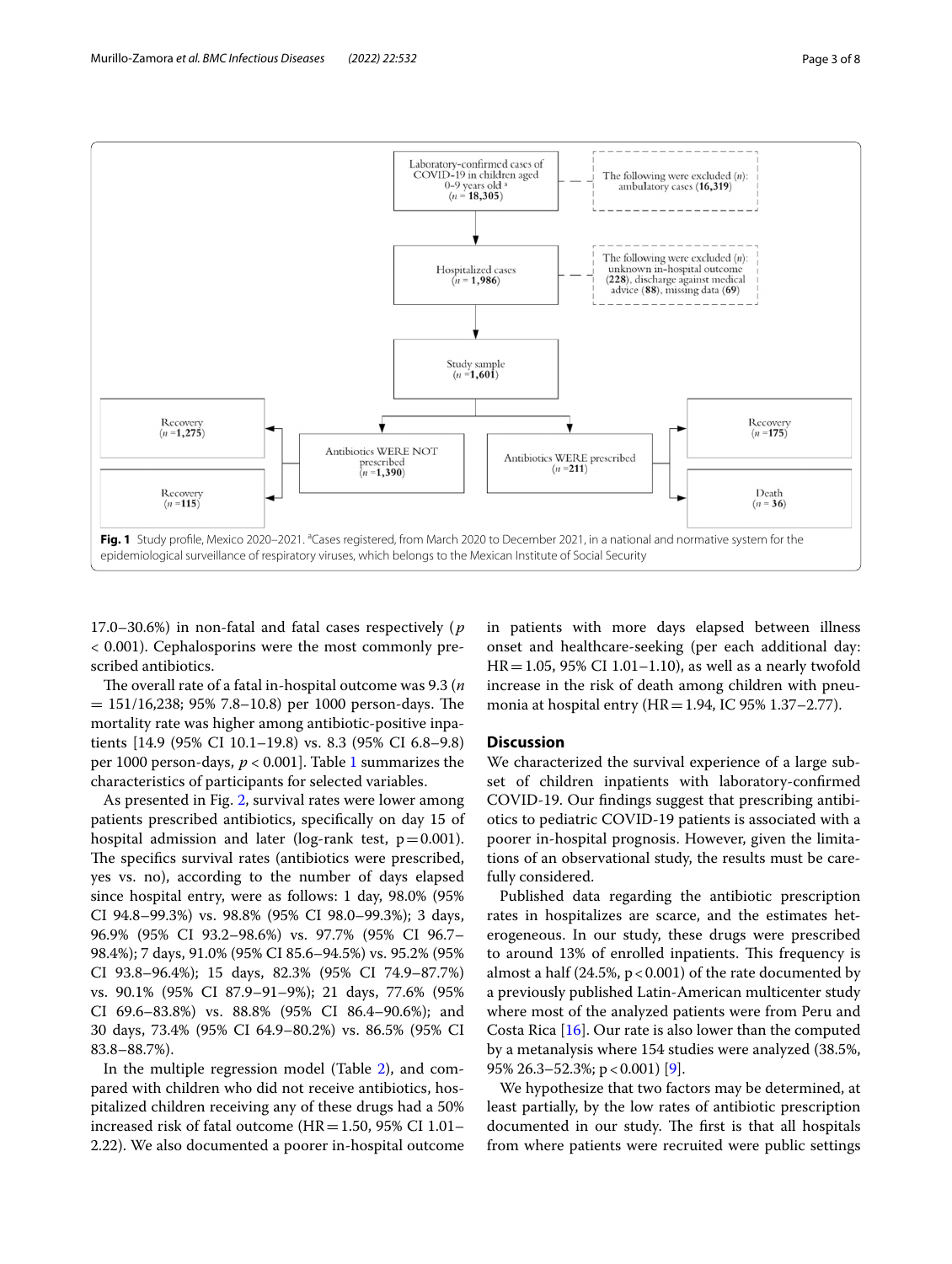<span id="page-3-0"></span>

| ו<br>ג<br>ĺ<br>è<br>C<br>l<br>l |
|---------------------------------|
| .<br>גו<br>i                    |
| j                               |
| j<br>Ï                          |
| )<br>ׇ֚֓֡                       |
| j<br>l                          |
| )<br>)<br>)<br>)<br>I           |
|                                 |
| ١<br>י<br>ļ                     |
|                                 |
| 1<br>;<br>;<br>I<br>J           |
| Table 1<br>Ì                    |

| Characteristic                                                      | Overall        | In-hospital outcome | $\sigma$       |        | Follow-up (person- |
|---------------------------------------------------------------------|----------------|---------------------|----------------|--------|--------------------|
|                                                                     |                | Recovery            | Death          |        | days)              |
|                                                                     | $n = 1601$     | $n = 1450$          | $n = 151$      |        |                    |
| Sex                                                                 |                |                     |                |        |                    |
| $\overline{\overline{G}}$                                           | 54 (40.8)      | 585 (89.4)          | 69 (10.6)      | 0.203  | 6750               |
| Boy                                                                 | 947 (59.2)     | 865 (91.3)          | 82(8.7)        |        | 9488               |
| Age (years) <sup>a</sup>                                            | $1.7(0.3-4.8)$ | $1.7(0.2 - 4.8)$    | $1.5(0.3-4.6)$ | 0.925  | 16,238             |
| Age group (years)                                                   |                |                     |                |        |                    |
| $\frac{1}{\sqrt{2}}$                                                | 553 (40.8)     | 587 (89.9)          | 66 (10.1)      | 0.694  | 7168               |
| $\overline{1}$                                                      | 576 (36.0)     | 526 (91.3)          | 50(8.7)        |        | 5622               |
| $5 - 9$                                                             | 372 (23.2)     | 337 (90.6)          | 35 (9.4)       |        | 3448               |
| Date of symptoms<br>onset                                           |                |                     |                |        |                    |
| March 2020-<br>April 2021                                           | 901 (56.3)     | 794 (88.1)          | 107(11.9)      | &0.001 | 10,910             |
| December 2021<br>May 2021-                                          | 700 (43.7)     | 656 (93.7)          | 44 (6.3)       |        | 5328               |
| healthcare-seeking <sup>a</sup><br>Days from symp-<br>toms onset to | $1(0-4)$       | $1(0-4)$            | $1(0-4)$       | 0.906  | 16,238             |
| Antibiotic (any) was<br>prescribed at hospi-<br>tal admission       |                |                     |                |        |                    |
| $\frac{1}{2}$                                                       | 390 (86.8)     | 1275(91.7)          | 115(8.3)       | &0.001 | 13,825             |
| Yes                                                                 | 211 (13.2)     | 175 (82.9)          | 36 (17.1)      |        | 2413               |
| Prescribed<br>antibiotic <sup>b</sup>                               |                |                     |                |        |                    |
| Cephalosporin                                                       | 65 (30.8)      | 55 (84.6)           | 10(15.4)       | 0.206  | 648                |
| Penicillin                                                          | 22 (10.4)      | 22 (100)            | $\circ$        |        | 278                |
| Macrolide                                                           | 12(5.7)        | 9(75.0)             | 3(25.0)        |        | $\overline{z}$     |
| Aminoglycoside                                                      | 11(5.2)        | 10 (90.9)           | (9.1)          |        | $\infty$           |
| Glycopeptide                                                        | 11(5.2)        | 7 (63.6)            | 4 (36.4)       |        | 154                |
| Carbapenem                                                          | $(6.1)$ 4      | 1(25.0)             | 3(75.0)        |        | $\overline{24}$    |
| Unspecified                                                         | 86 (40.8)      | 71 (82.6)           | 15(17.4)       |        | 1142               |
| Length of hospital<br>stay (days) <sup>a</sup>                      | $6(3-14)$      | $6(3-14)$           | $7(3-17)$      | 0.095  | 16,238             |
| Personal history of                                                 |                |                     |                |        |                    |
| Obesity (yes)                                                       | 25 (1.6)       | 22 (88.0)           | 3(12.0)        | 0.658  | 261                |
|                                                                     |                |                     |                |        |                    |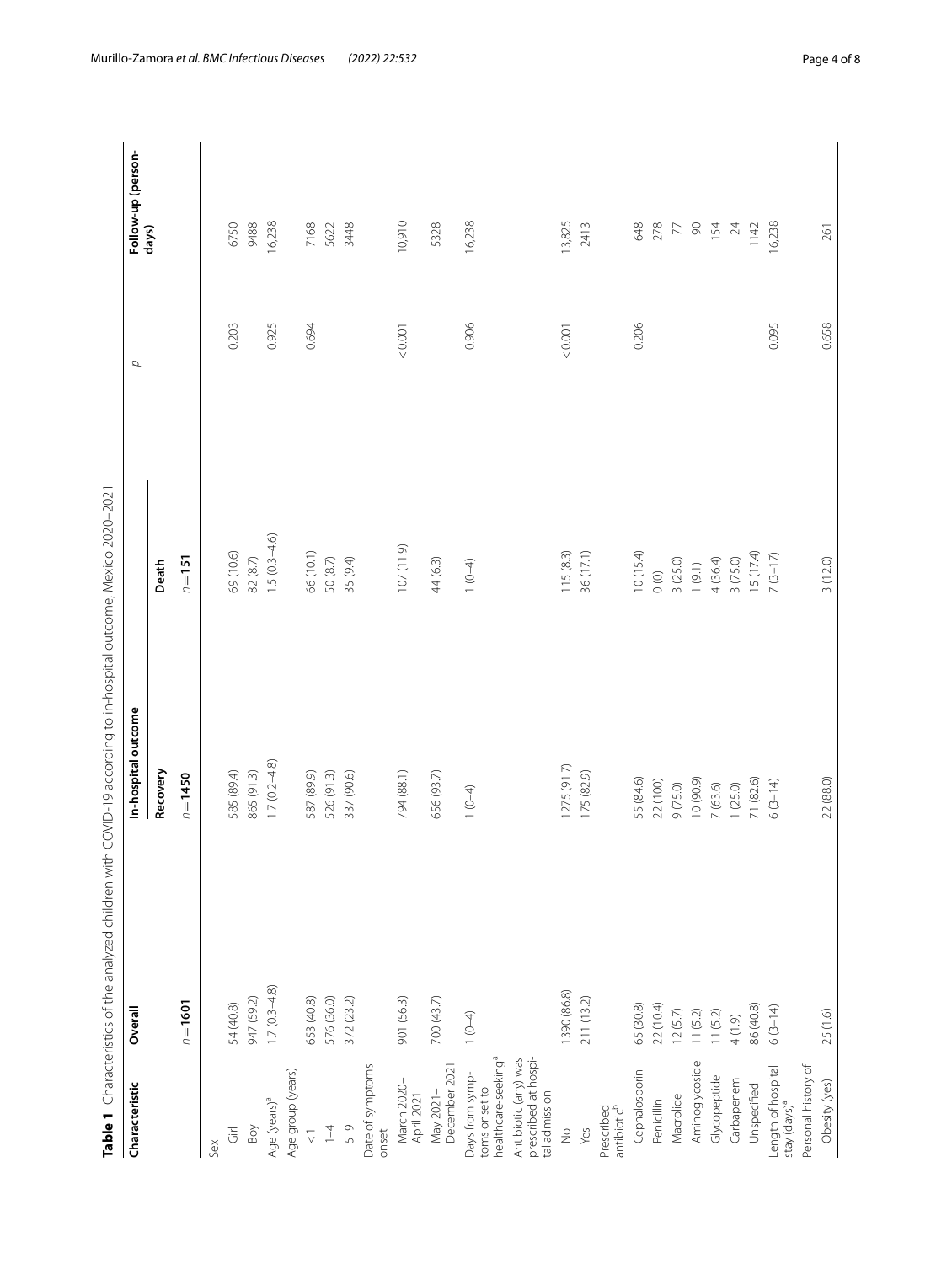| Table 1 (continued)                  |                                                                                              |                     |                                                                                                                                                                                                                             |       |                    |
|--------------------------------------|----------------------------------------------------------------------------------------------|---------------------|-----------------------------------------------------------------------------------------------------------------------------------------------------------------------------------------------------------------------------|-------|--------------------|
| Characteristic                       | Overall                                                                                      | In-hospital outcome |                                                                                                                                                                                                                             | d     | Follow-up (person- |
|                                      |                                                                                              | Recovery            | Death                                                                                                                                                                                                                       |       | days)              |
|                                      | $n = 1601$                                                                                   | $n = 1450$          | $n = 151$                                                                                                                                                                                                                   |       |                    |
| Asthma (yes)                         | 62 (3.9)                                                                                     | 57 (91.9)           | 5(8.1)                                                                                                                                                                                                                      | 0.707 | $\frac{1}{6}$      |
| T1DM (yes)                           | 21(1.3)                                                                                      | 19 (90.5)           | 2(9.5)                                                                                                                                                                                                                      | 0.988 | 223                |
| Cardiovascular<br>disease (yes)      | 57 (3.5)                                                                                     | 44 (77.2)           | 12(21.1)                                                                                                                                                                                                                    | 0.002 | 593                |
| CKD (yes)                            | 9(0.6)                                                                                       | 7(77.8)             | 2(22.2)                                                                                                                                                                                                                     | 0.188 | $\overline{101}$   |
| Immunosuppres-99 (6.2)<br>sion (yes) |                                                                                              | 83 (83.8)           | 14(14.1)                                                                                                                                                                                                                    | 0.082 | <b>NOO</b>         |
| death by row are shown               |                                                                                              |                     | (1) D-value from chi-squared or Mann-Whitney U test is presented as corresponding; (2) Absolute (n) and relative (%) frequencies are presented, except if median and interquartile ranges are specified; (3) Percentages of |       |                    |
|                                      | COVID-19 Coronavirus disease 2019; T1DM type 1 diabetes mellitus; CKD chronic kidney disease |                     |                                                                                                                                                                                                                             |       |                    |
| Median and interquartile ranges      |                                                                                              |                     |                                                                                                                                                                                                                             |       |                    |
|                                      | <sup>b</sup> Among 211 hospitalized children in whom antibiotics were prescribed             |                     |                                                                                                                                                                                                                             |       |                    |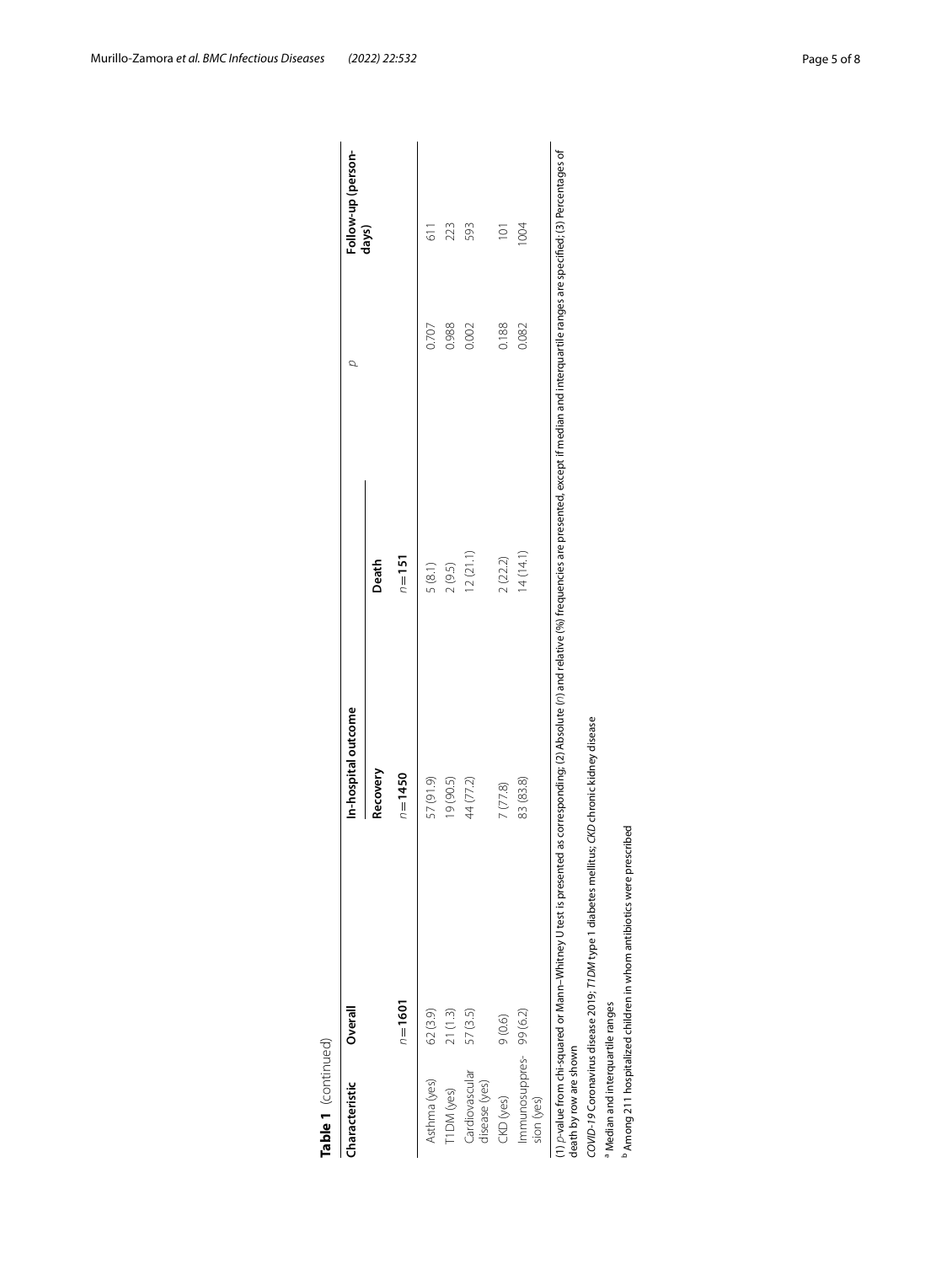

<span id="page-5-0"></span>belonging to IMSS. For-proft hospitals have been associated with a higher risk of receiving these drugs  $[17]$ . The second factor is that IMSS developed early (April 2020) protocols for the attention of COVID-19 patients [\[18](#page-7-17)].

The main factors determining the start of antibiotics seem to be increased infammatory markers, and any infltrate on an x-ray image [[19](#page-7-18)]. In our study sample, children inpatients with pneumonia were more likely to receive antibacterial drugs at admission  $(31.1\% \text{ vs. } 9.1\%, \text{ p} < 0.001).$ 

The empirical prescription of antibiotics in COVID-19 patients does not reduce the risk for severe symptoms or death  $[20]$ . The clinical usefulness of macrolides, for their anti-infammatory properties, is also questionable [\[21](#page-7-20), [22\]](#page-7-21).

The overuse of antibiotics in patients with COVID-19, especially combinations of broad-spectrum antibiotics, has become a signifcant concern [\[23\]](#page-7-22). Fighting the threat of antibiotic resistance is a public health priority as crucial to limiting the spread of SARS-COV-2, especially in children with a high respiratory infection rate [\[24\]](#page-7-23).

The potential limitations of our study must be cited. First, data regarding the prescription of antibiotics were collected as a dichotomous variable, and other clinical and epidemiological relevant information (such as length of administration) was omitted. We also documented that in around 40% of inpatients, the precisely prescribed antibiotic was not registered. Second, we did not evaluate intermediate outcomes such as the multisystem infammatory syndrome temporally related to COVID-19 [\[25](#page-7-24)], which might impact antibiotic prescription rates. Third, the initial symptoms of COVID-19 may be unspecifc [[26\]](#page-7-25). Therefore, we recommend carefully considering our slight but signifcant increased risk of death among children with more days from symptom onset to healthcare seeking. Finally, we used anonymized data, and we were unable to identify what patients received medical care in secondary and tertiary care hospitals. The latter may have had any efect on the observed estimates. However, above 90% of units from which patients were recruited were secondary care hospitals.

#### **Conclusions**

Our fndings suggest that antibiotic prescription in children inpatients with COVID-19 is associated with an increased risk for fatal outcome. If later replicated in other populations, our results highlight the major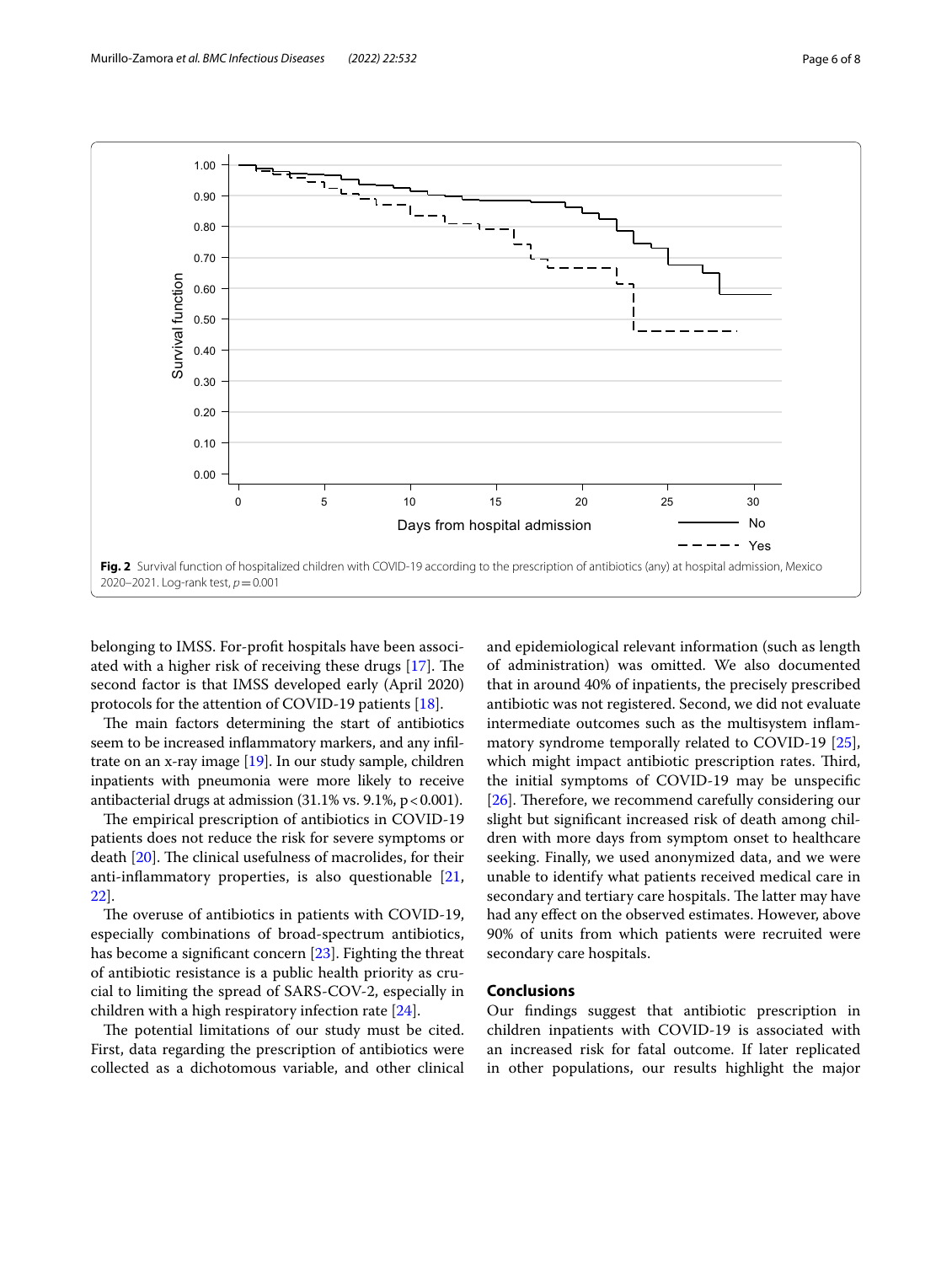| Characteristic                                              | HR (95% CI),p                |       |                     |       |
|-------------------------------------------------------------|------------------------------|-------|---------------------|-------|
|                                                             | Bivariate analysis           |       | Multiple analysis   |       |
| Sex                                                         |                              |       |                     |       |
| $\overline{G}$                                              | 001                          |       | 1.00                |       |
| Boy                                                         | $0.84(0.61 - 1.16)$          | 0.301 | $0.82(0.59 - 1.13)$ | 0.227 |
| Age group (years)                                           |                              |       |                     |       |
| $\overline{\vee}$                                           | 00.1                         |       | 1.00                |       |
| $\overline{1}$                                              | $0.96(0.67 - 1.39)$          | 0.836 | $0.97(0.67 - 1.41)$ | 0.883 |
| 5-9                                                         | $1.11(0.74 - 1.67)$          | 0.617 | $1.13(0.75 - 1.71)$ | 0.556 |
| Date of symptoms onset                                      |                              |       |                     |       |
| March 2020-April 2021                                       | 1.00                         |       | 1.00                |       |
| May 2021-December<br>2021                                   | $0.86(0.60 - 1.23)$          | 0.401 | $0.88(0.61 - 1.27)$ | 0.504 |
| Days from symptoms<br>onset to healthcare-<br>seeking       | $1.06(1.01 - 1.11)$          | 0.015 | $1.05(1.01 - 1.10)$ | 0.040 |
| prescribed at hospital<br>Antibiotic (any) was<br>admission |                              |       |                     |       |
| $\frac{1}{2}$                                               | 001                          |       | 1.00                |       |
| Yes                                                         | 1.82 (1.25-2.66)             | 0.002 | $1.50(1.01 - 2.22)$ | 0.043 |
| Pneumonia diagnosis at<br>hospital admission                |                              |       |                     |       |
| $\frac{1}{2}$                                               | 001                          |       | 00.1                |       |
| Yes                                                         | 0.001<br>$2.15(1.53 - 3.03)$ |       | $1.94(1.37 - 2.77)$ | 0.001 |
| Cardiovascular disease                                      |                              |       |                     |       |
| $\frac{1}{2}$                                               |                              |       |                     |       |
| Yes                                                         | 2.04 (0.94-4.44)             | 0.073 | $1.90(0.87 - 4.14)$ | 0.106 |

<span id="page-6-0"></span>

Murillo‑Zamora *et al. BMC Infectious Diseases (2022) 22:532* Page 7 of 8